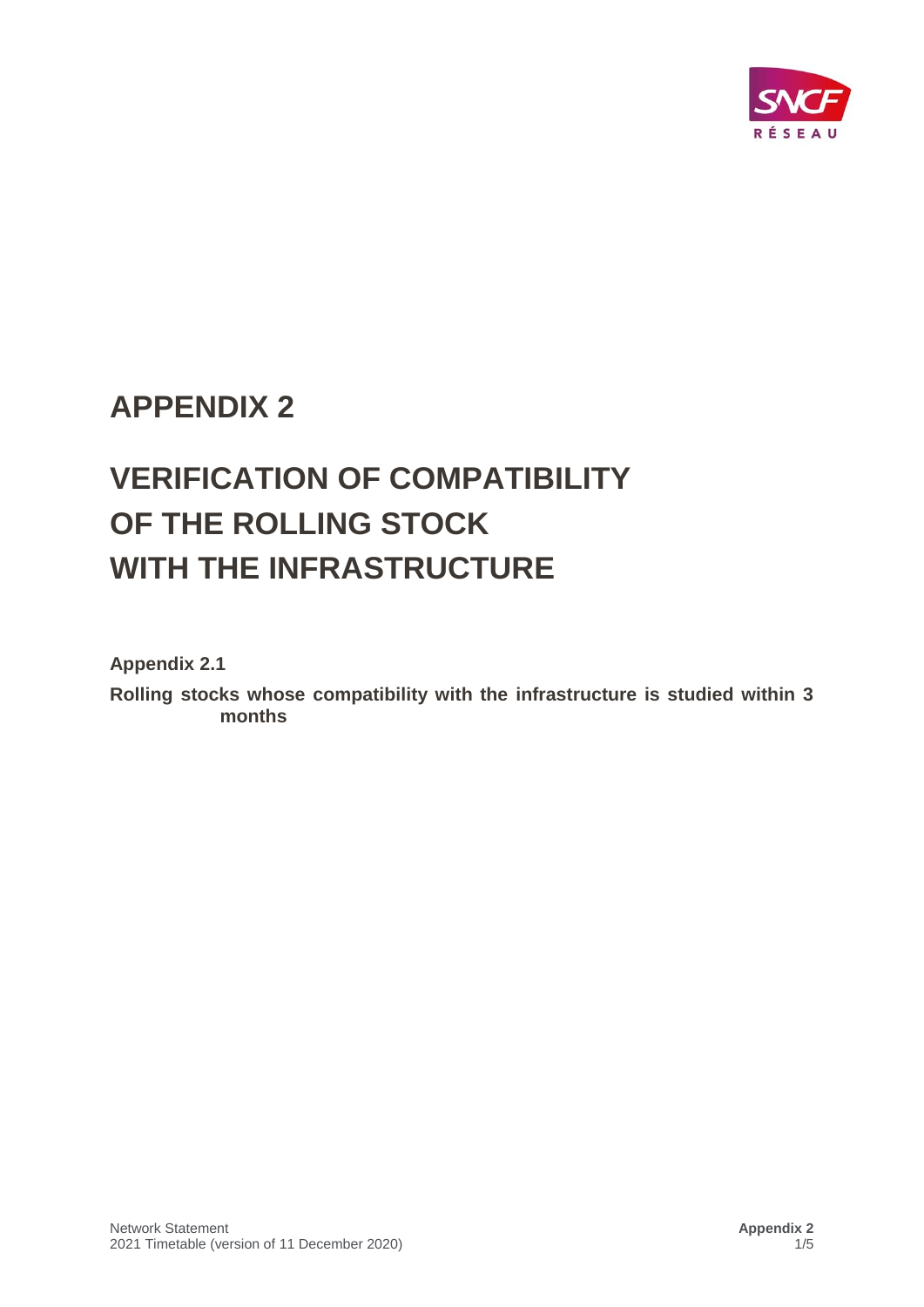### **APPENDIX 2.1**

### **ROLLING STOCKS WHOSE COMPATIBILITY WITH THE INFRASTRUCTURE IS STUDIED WITHIN 3 MONTHS**

The rolling stock listed below are those for which SNCF Réseau has already laid down "compatibility verification rules".

If the rolling stock subject to a Compatibility certification request appears in this list, case 1 of the compatibility verification process described in § 2.7. of the Network Statement applies.

#### **1. HEAT-POWERED LOCOMOTIVES**

| <b>DESIGNATION OF THE</b><br><b>AUTHORISED TYPE (1)</b> | <b>RETVA</b><br><b>NUMBER (2)</b> | <b>AUTHORISATION</b><br><b>DATE</b> | <b>ALTERNATIVE</b><br><b>DESIGNATION (3)</b> |
|---------------------------------------------------------|-----------------------------------|-------------------------------------|----------------------------------------------|
| <b>BB60000</b>                                          | 11-012-0001-0-002                 | 24/07/2013                          |                                              |
| <b>BB75000</b>                                          | 11-003-0001-9-002                 | 29/05/2012                          | PRIMA DE                                     |
| <b>BB75100</b>                                          | 11-003-0003-5-001                 | 29/05/2012                          | PRIMA DE                                     |
| <b>BB75300</b>                                          | 11-022-0001-9-001                 | 17/04/2015                          | PRIMA DE                                     |
| <b>BB75400</b>                                          | 11-003-0002-7-001                 | 29/05/2012                          | PRIMA DE                                     |
| <b>JT42CWR-660CR</b>                                    | <b>NO RETVA</b>                   | 05/12/2007                          | Class66                                      |
| <b>JT42CWRM-100</b>                                     | <b>NO RETVA</b>                   | 31/03/2010                          | Class77                                      |
| <b>JT42CWRM-120</b>                                     | NO RETVA NO.                      | 03/02/2011                          |                                              |
| <b>EURO 4000-II</b>                                     | 11-001-0002-1-001                 | 01/02/2010                          |                                              |
| G6 FT                                                   | 11-023-0001-7-001                 | 23/04/2014                          |                                              |
| G1000 FT                                                | 11-037-0001-7-001                 | 29/09/2010                          |                                              |
| G1206 Modi 3                                            | <b>NO RETVA</b>                   | 02/07/2007                          |                                              |
| G2000                                                   | <b>NO RETVA</b>                   | 20/12/2007                          |                                              |
| <b>DE 18 - 80 T</b>                                     | 11-039-0001-3-001                 | 19/12/2014                          |                                              |
| <b>DE 18 - 90 T</b>                                     | 11-039-0002-1-001                 | 19/12/2014                          |                                              |
| <b>BB400</b>                                            | 11-004-0001-7-001                 | 14/09/2010                          |                                              |

#### **2. ELECTRIC-POWERED LOCOMOTIVES**

| <b>DESIGNATION OF THE</b><br><b>AUTHORISED TYPE (1)</b> | <b>RETVA</b><br><b>NUMBER (2)</b> | <b>AUTHORISATION</b><br><b>DATE</b> | <b>ALTERNATIVE</b><br><b>DESIGNATION (3)</b> |
|---------------------------------------------------------|-----------------------------------|-------------------------------------|----------------------------------------------|
| T <sub>13</sub>                                         | NO RETVA                          | 21/07/2011                          |                                              |
| 3000 CFL                                                | NO RETVA                          | 06/06/2002                          |                                              |
| <b>TRAXX F 140 MS KL</b>                                | 11-042-0003-3-001                 | 03/07/2009                          |                                              |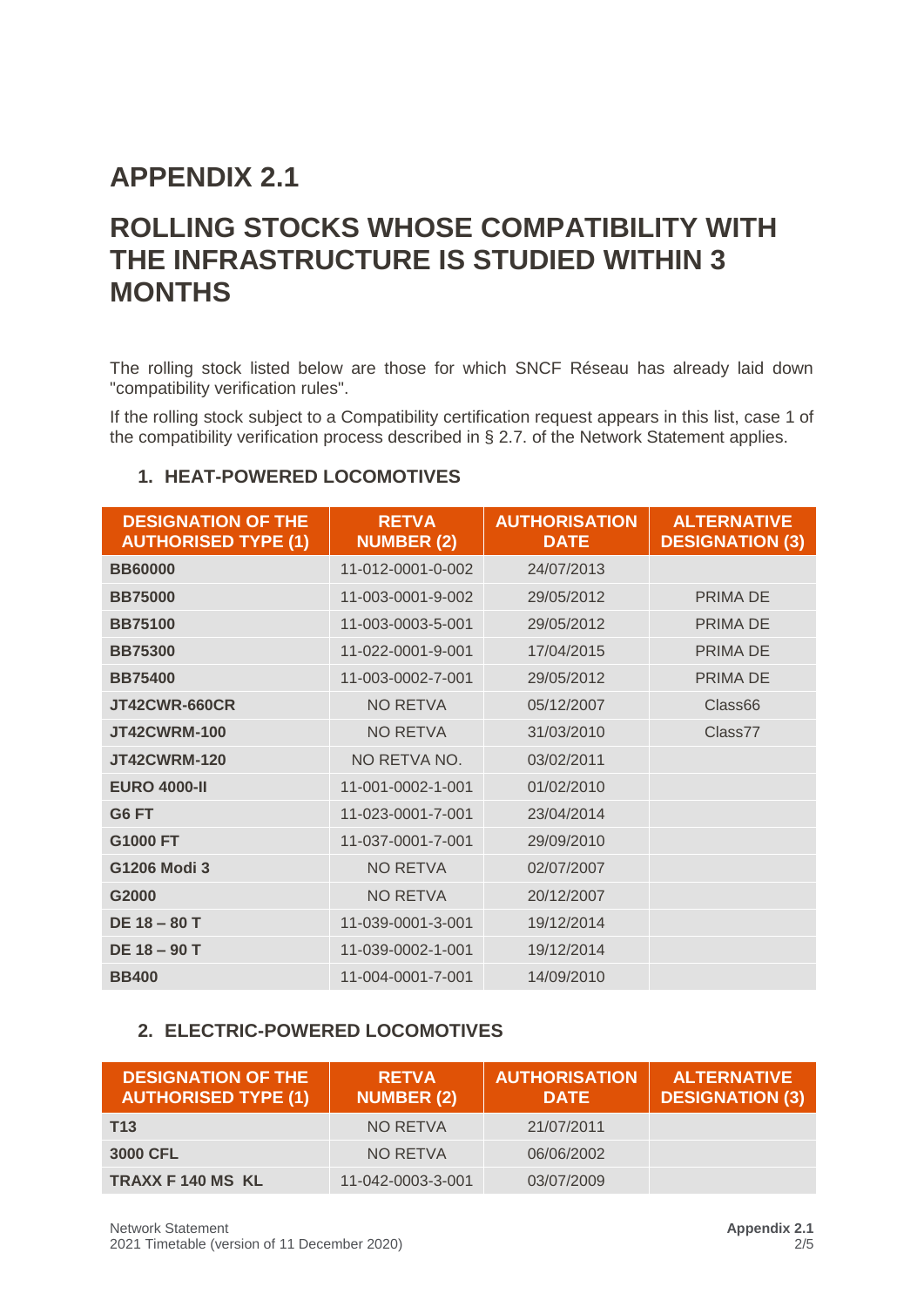| <b>BB 36000</b>    | NO RETVA          | 30/07/2003 |  |
|--------------------|-------------------|------------|--|
| <b>BB 22200 RC</b> | 11-005-0001-4-001 | 04/07/2003 |  |
| <b>BB 36300</b>    | NO RETVA          | 01/08/2003 |  |

#### **3. DIESEL AND ELECTRIC RAILCARS**

| <b>DESIGNATION OF THE</b><br><b>AUTHORISED TYPE (1)</b> | <b>RETVA</b><br><b>NUMBER (2)</b>      | <b>AUTHORISATION</b><br><b>DATE</b> | <b>ALTERNATIVE</b><br><b>DESIGNATION (3)</b> |
|---------------------------------------------------------|----------------------------------------|-------------------------------------|----------------------------------------------|
| <b>REGIO 2N - Short version</b><br>2.83 m               | 13-013-0001-6-003                      | 26/09/2014                          | <b>REGIO 2N</b>                              |
| <b>REGIO 2N - Long version</b><br>110 <sub>m</sub>      | 13-013-0001-6-001                      | 26/09/2014                          | <b>REGIO 2N</b>                              |
| REGIO 2N - Version 81m                                  | 13-013-0001-6-004                      | 26/09/2014                          | <b>REGIO 2N</b>                              |
| <b>REGIO 2 N - version 95m</b>                          | 13-013-0001-6-002                      | 26/09/2014                          | <b>REGIO 2N</b>                              |
| <b>REGIO 2N - Extra-long</b><br>version Z 130 m         | 13-013-0002-4-001                      | 31/03/2017                          | <b>REGIO 2N</b>                              |
| <b>REGIO 2N IdF - Version</b><br>110m                   | 13-066-0001-4-001                      | 16/10/2017                          | <b>REGIO 2N</b>                              |
| <b>B83500 - 6 vehicles</b>                              | 13-001-0002-9-001                      | 21/03/2014                          | <b>REGIOLIS</b>                              |
| <b>B83500 - 4 vehicles</b>                              | 13-001-0002-9-002                      | 21/03/2014                          | <b>REGIOLIS</b>                              |
| B83900 - 6 vehicles - cat B                             | 13-001-0002-9-003                      | 21/03/2014                          | <b>REGIOLIS</b>                              |
| <b>B83900 - 4 vehicles - cat B</b>                      | 13-001-0002-9-004                      | 21/03/2014                          | <b>REGIOLIS</b>                              |
| <b>B84500 - 6 vehicles</b>                              | 13-001-0003-7-001                      | 21/03/2014                          | <b>REGIOLIS</b>                              |
| <b>B84500 - 4 vehicles</b>                              | 13-001-0003-7-002                      | 21/03/2014                          | <b>REGIOLIS</b>                              |
| <b>B85000 - 6 vehicles</b>                              | 13-001-0003-7-003                      | 15/11/2016                          | <b>REGIOLIS</b>                              |
| B85900 - 6 vehicles - cat B                             | 13-001-0004-5-001                      | 21/03/2014                          | <b>REGIOLIS</b>                              |
| B85900 - 4 vehicles - cat B                             | 13-001-0004-5-002                      | 21/03/2014                          | <b>REGIOLIS</b>                              |
| Z51500 - 4 vehicles                                     | 13-006-0001-0-002                      | 21/03/2014                          | <b>REGIOLIS</b>                              |
| Z51900 - 4 vehicles - cat B                             | 13-006-0001-0-005                      | 21/03/2014                          | <b>REGIOLIS</b>                              |
| Z54500 - 4 vehicles                                     | 13-008-0001-6-002                      | 21/03/2014                          | <b>REGIOLIS</b>                              |
| Z54900 - 4 vehicles - cat B                             | 13-009-0001-4-002                      | 21/03/2014                          | <b>REGIOLIS</b>                              |
| <b>B81500</b>                                           | 13-001-0005-2-001                      | 06/02/2006                          | <b>AGC</b>                                   |
| <b>B82500</b>                                           | 13-001-0001-1-001<br>13-001-0001-1-001 | 06/02/2006<br>17/08/2015            | <b>AGC</b>                                   |
| <b>B82500 F/B</b>                                       | 13-001-0006-0-001<br>13-001-0006-0-002 | 09/11/2011<br>17/08/2015            | <b>AGC</b>                                   |
| X76500                                                  | 13-043-0001-3-001                      | 06/02/2006                          | <b>AGC</b>                                   |
| Z27500                                                  | 13-044-0001-1-001                      | 20/05/2005<br>17/08/2015            | <b>AGC</b>                                   |
| Z50000                                                  | 13-005-0001-2-001<br>13-005-0002-0-001 | 09/09/2011<br>09/09/2011            | <b>NAT</b><br>(7 and 8 cars)                 |
| Z24500                                                  | 13-002-0002-7-001                      | 27/08/2015                          | TER N2 NG                                    |
| Z26500                                                  | <b>NO RETVA</b>                        | History                             | TER N2 NG                                    |
| X73500                                                  | <b>NO RETVA</b>                        | <b>History</b>                      | <b>XTER</b>                                  |
| Z 22500                                                 | <b>NO RETVA</b>                        | <b>History</b>                      | MI2N                                         |
| <b>BR 407</b>                                           | 13-040-0001-9-001                      | 31/03/2015                          | <b>VELAROD</b>                               |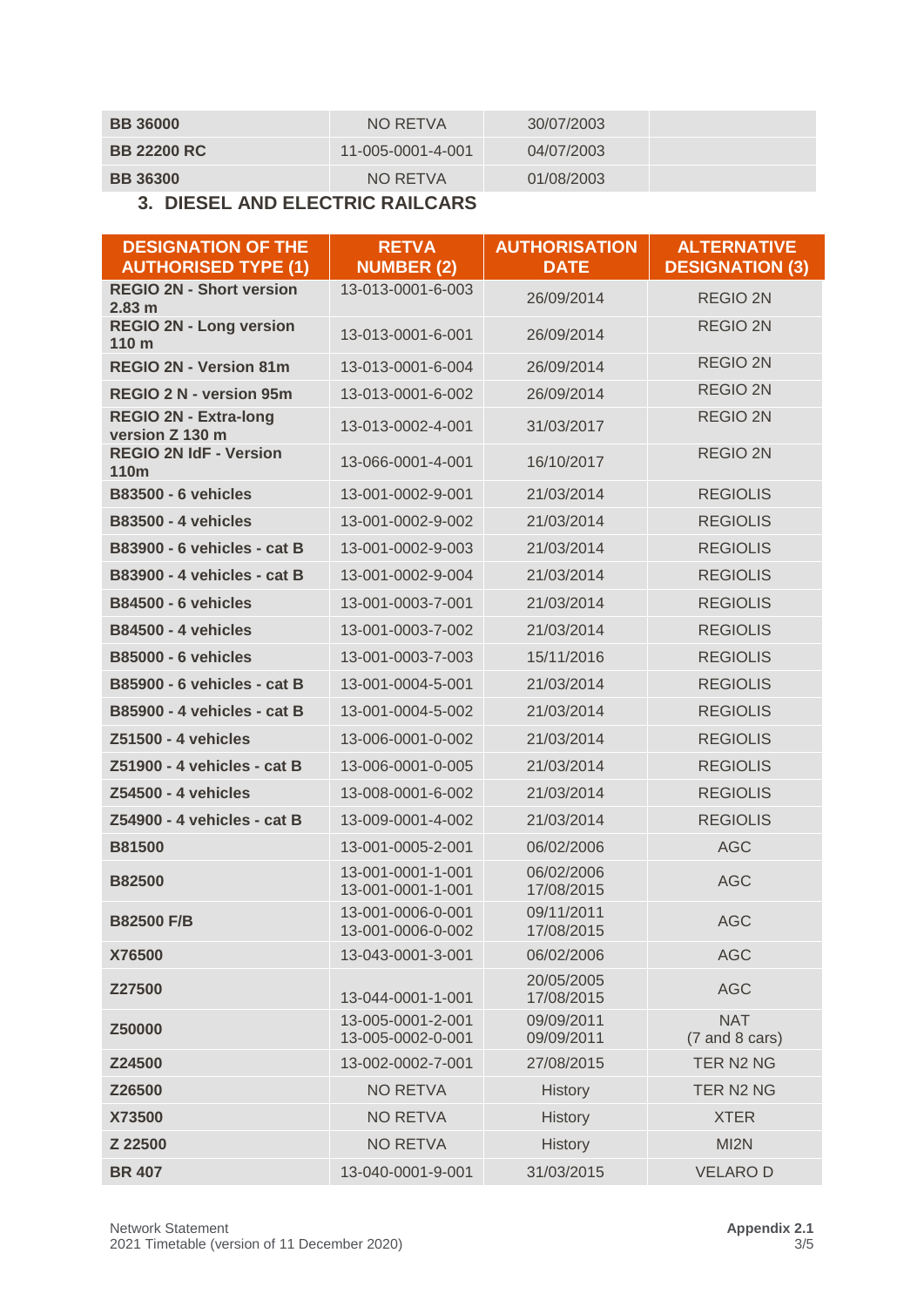| <b>BR</b> 374   | 13-040-0002-7-001 | 16/10/2015 | VELARO E 320        |
|-----------------|-------------------|------------|---------------------|
| <b>RABe 522</b> | NO RETVA          | 30/06/2015 | <b>FLIRT FRANCE</b> |